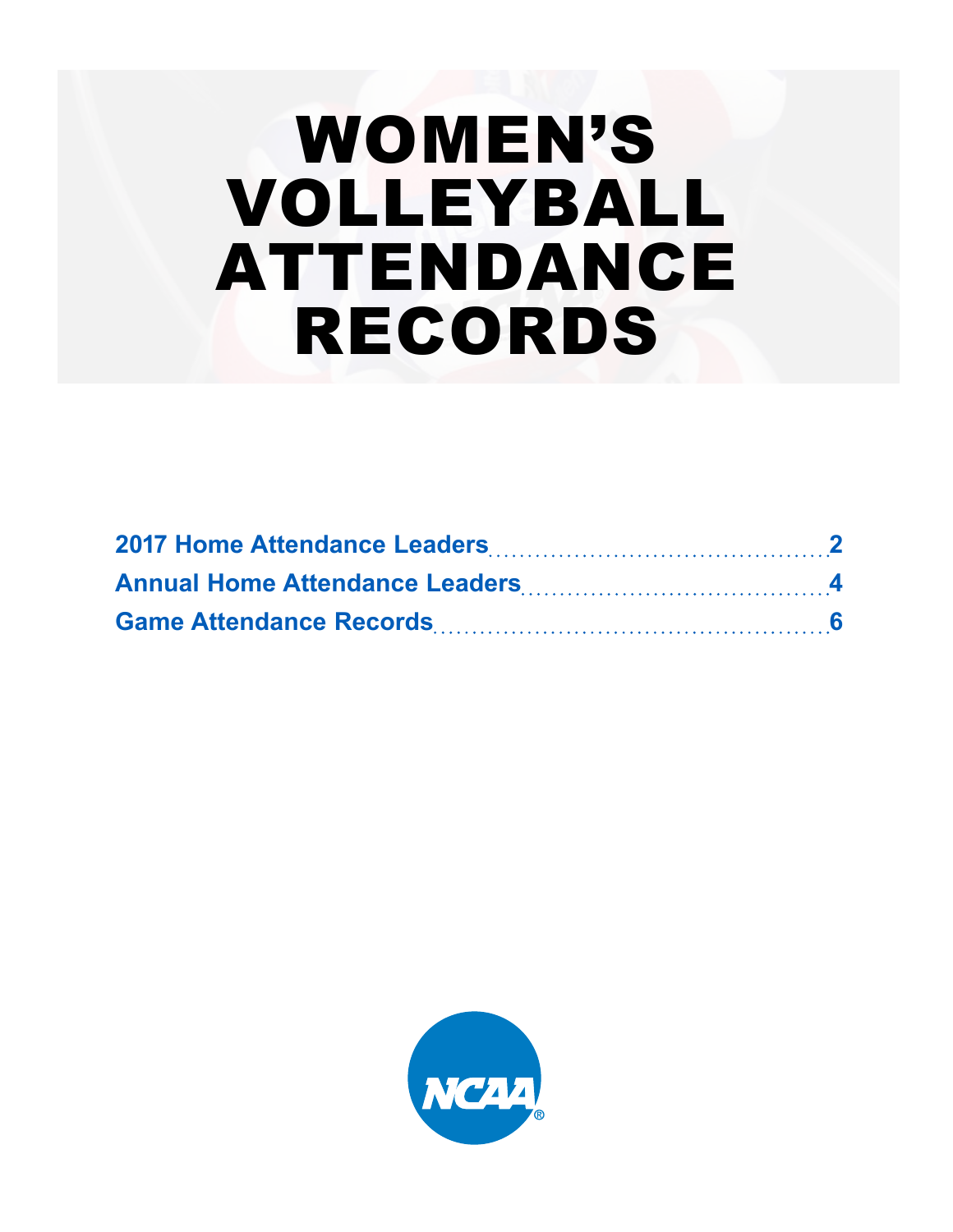# 2017 HOME ATTENDANCE LEADERS

## LEADING CONFERENCES BY **DIVISION**

#### Division I

| <b>Conference</b>     | <b>Teams</b> | <b>Total</b><br>Home Att. | Matches/<br><b>Session</b> | 2017 Avg. |
|-----------------------|--------------|---------------------------|----------------------------|-----------|
| Big Ten               | 14           | 605,196                   | 206                        | 2,937     |
| <b>Big West</b>       | 9            | 174.623                   | 109                        | 1,602     |
| <b>Big 12</b>         | 9            | 189.164                   | 123                        | 1,537     |
| Pac-12                | 12           | 270.938                   | 177                        | 1,530     |
| Southeastern          | 13           | 259.015                   | 192                        | 1,349     |
| <b>Atlantic Coast</b> | 15           | 186.619                   | 216                        | 863       |
| Mountain West         | 11           | 125.557                   | 152                        | 826       |
| Missouri Valley       | 10           | 86,690                    | 125                        | 693       |
| Big Sky               | 12           | 78.612                    | 120                        | 655       |
| American Athletic     | 12           | 101.687                   | 158                        | 643       |

#### Division II

| <b>Conference</b>      | Teams | <b>Total</b><br>Home Att. | Matches/<br><b>Session</b> | 2017 Avg. |
|------------------------|-------|---------------------------|----------------------------|-----------|
| Northern Sun           | 16    | 78,560                    | 185                        | 425       |
| Lone Star              | 11    | 55.844                    | 139                        | 402       |
| <b>Great Northwest</b> | 11    | 52.477                    | 134                        | 392       |
| <b>GLIAC</b>           | *10   | 35.696                    | 102                        | 350       |
| <b>MIAA</b>            | 12    | 49.531                    | 147                        | 337       |
| <b>RMAC</b>            | $*14$ | 48.041                    | 161                        | 298       |
| Great American         | 12    | 39.013                    | 135                        | 289       |
| South Atlantic         | 12    | 39,734                    | 142                        | 280       |
| Heartland              | 7     | 19.432                    | 75                         | 259       |
| <b>Gulf South</b>      | 13    | 33.440                    | 131                        | 255       |

*\*Provisional teams not included.*

#### Division III

| <b>Conference</b>  | Teams | <b>Total</b><br><b>Home Att.</b> | Matches/<br><b>Session</b> | 2017 Avg. |
|--------------------|-------|----------------------------------|----------------------------|-----------|
| Michigan Intercol. | 9     | 28.370                           | 91                         | 311       |
| <b>IIAC</b>        | 9     | 24.552                           | 81                         | 303       |
| <b>WIAC</b>        | 8     | 20.946                           | 80                         | 261       |
| American Southwest | *10   | 16.947                           | 79                         | 214       |
| Ohio AC            | 10    | 22.646                           | 106                        | 213       |
| <b>CAC</b>         | 10    | 20,031                           | 95                         | 210       |
| Minn. Intercol.    | 12    | 21,445                           | 109                        | 196       |
| <b>CCIW</b>        | 9     | 16.447                           | 86                         | 191       |
| <b>NCAC</b>        | 9     | 16,749                           | 88                         | 190       |
| Midwest Conf.      | 10    | 19.264                           | 104                        | 185       |

*\*Provisional and reclassifying teams not included.* 

# LEADING TEAMS BY DIVISION

#### Division I

|    | (Min. 5 home matches) |              |                |       |
|----|-----------------------|--------------|----------------|-------|
|    | No. Team              | <b>Total</b> | <b>Matches</b> | Avg.  |
| 1. | Nebraska              | 139.432      | 17             | 8.201 |
| 2. | Hawaii                | 121,523      | 19             | 6,395 |
| 3. | Wisconsin             | 95,680       | 16             | 5,980 |
| 4. | Minnesota             | 74,563       | 15             | 4,970 |
| 5. | Texas                 | 46.892       | 13             | 3,607 |
| 6. | Penn St.              | 60,176       | 17             | 3,539 |
|    |                       |              |                |       |

| No.        | Team                            | Total            | <b>Matches</b> | Avg.           |
|------------|---------------------------------|------------------|----------------|----------------|
| 7.         | Wichita St.                     | 44,216           | 13             | 3,401          |
| 8.         | Florida                         | 61,740           | 19             | 3,249          |
| 9.         | Michigan St.                    | 40,834           | 13             | 3,141          |
| 10.        | North Carolina                  | 40,226           | 14             | 2,873          |
| 11.        | lowa St.                        | 38,934           | 15             | 2,595          |
| 12.        | Colorado St.                    | 48,698           | 19             | 2,563          |
| 13.        | <b>Illinois</b>                 | 30,287           | 12             | 2,523          |
| 14.        | Kentucky                        | 45,394           | 18             | 2,521          |
| 15.<br>16. | UNI                             | 24,376           | 10             | 2,437          |
| 17.        | Washington<br>Purdue            | 42,933           | 18<br>15       | 2,385          |
| 18.        | Stanford                        | 35,749           | 15             | 2,383<br>2,301 |
| 19.        | <b>BYU</b>                      | 34,521<br>33,792 | 15             | 2,252          |
| 20.        | Cal Poly                        | 16,352           | 8              | 2,044          |
| 21.        | Utah                            | 32,267           | 16             | 2,016          |
| 22.        | Creighton                       | 24,346           | 13             | 1,872          |
| 23.        | lowa                            | 30,807           | 17             | 1,812          |
| 24.        | Missouri                        | 14,394           | 8              | 1,799          |
| 25.        | Kansas St.                      | 20,183           | 12             | 1,681          |
| 26.        | Michigan                        | 26,401           | 16             | 1,650          |
| 27.        | Oregon                          | 25,870           | 16             | 1,616          |
| 28.        | Ohio St.                        | 23,391           | 15             | 1,559          |
| 29.        | Texas A&M                       | 21,811           | 14             | 1,557          |
| 30.        | Arizona                         | 24,356           | 16             | 1,522          |
| 31.        | Omaha                           | 14,568           | 10             | 1,456          |
| 32.<br>33. | <b>TCU</b><br>Maryland          | 22,853<br>22,637 | 16<br>16       | 1,428<br>1,414 |
| 34.        | Southern California             | 19,628           | 14             | 1,402          |
| 35.        | North Dakota                    | 16,787           | 12             | 1,398          |
| 36.        | <b>UCLA</b>                     | 17,217           | 13             | 1,324          |
| 37.        | Arizona St.                     | 17,101           | 13             | 1,315          |
| 38.        | Georgia                         | 21,029           | 16             | 1,314          |
| 39.        | Colorado                        | 18,291           | 14             | 1,306          |
| 40.        | Kansas                          | 15,624           | 12             | 1,302          |
| 41.        | South Carolina                  | 19,400           | 15             | 1,293          |
| 42.        | LSU                             | 11,686           | 10             | 1,168          |
| 43.        | Oregon St.                      | 15,015           | 13             | 1,155          |
| 44.        | Baylor                          | 19,185           | 17             | 1,128          |
| 45.        | Clemson                         | 18,488           | 17             | 1,087          |
| 46.        | Missouri St.                    | 13,920           | 13             | 1,070          |
| 47.        | <b>NC State</b>                 | 14,835           | 14             | 1,059          |
| 48.<br>49. | Duke                            | 15,516           | 15<br>10       | 1,034          |
| 50.        | <b>Grand Canyon</b><br>Arkansas | 10,007<br>12,919 | 13             | 1,000<br>993   |
|            |                                 |                  |                |                |

#### Division II

| (Min. 5 home matches) |  |  |  |
|-----------------------|--|--|--|
|-----------------------|--|--|--|

|     | No. Team            | <b>Total</b> | <b>Matches</b> | Avg.  |
|-----|---------------------|--------------|----------------|-------|
| 1.  | Alas. Anchorage     | 15,053       | 14             | 1,075 |
| 2.  | Neb.-Kearney        | 17.677       | 20             | 883   |
| 3.  | Southwest Minn, St. | 11,354       | 13             | 873   |
| 4.  | Angelo St.          | 10,532       | 14             | 752   |
| 5.  | Minn. Duluth        | 8,254        | 11             | 750   |
| 6.  | Western Wash.       | 6.940        | 10             | 694   |
| 7.  | Colorado Mesa       | 6,189        | 9              | 687   |
| 8.  | Concordia-St. Paul  | 8,304        | 13             | 638   |
| 9.  | Northwest Nazarene  | 8.659        | 14             | 618   |
| 10. | Northwestern Okla.  | 6.691        | 11             | 608   |
| 11. | Wayne St. (NE)      | 6,666        | 11             | 606   |
| 12. | California Baptist  | 6,978        | 12             | 581   |
| 13. | Tarleton St.        | 9,555        | 17             | 562   |
| 14. | Cal St. San B'dino  | 5,058        | 9              | 562   |
| 15. | Cedarville          | 5,868        | 11             | 533   |
|     |                     |              |                |       |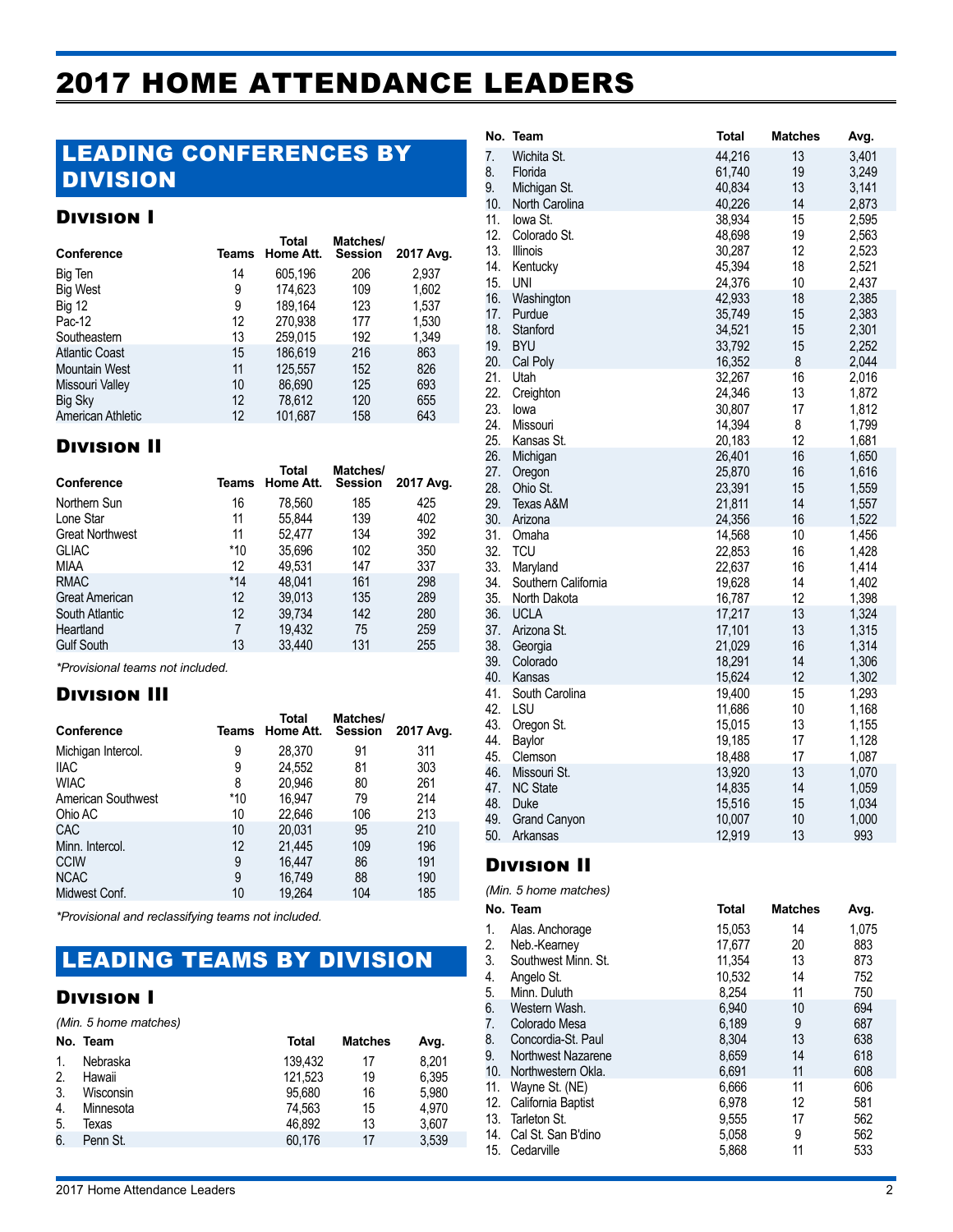|                   | No. Team                                                                         | <b>Total</b>                              | <b>Matches</b>            | Avg.                            |
|-------------------|----------------------------------------------------------------------------------|-------------------------------------------|---------------------------|---------------------------------|
| 16.               | Augustana (SD)                                                                   | 5,638                                     | 11                        | 512                             |
| 17.               | Ferris St.                                                                       | 7,142                                     | 14                        | 510                             |
| 18.               | Tex. A&M-Kingsville                                                              | 6,035                                     | 12                        | 502                             |
| 19.               | Washburn                                                                         | 6,901                                     | 14                        | 492                             |
| 20.               | Grand Valley St.                                                                 | 4,728                                     | 10                        | 472                             |
| 21.               | West Tex. A&M                                                                    | 7,437                                     | 16                        | 464                             |
| 22.               | Michigan Tech                                                                    | 6,403                                     | 14                        | 457                             |
| 23.               | St. Cloud St.                                                                    | 4,510                                     | 10                        | 451                             |
| 24.               | Northern Mich.                                                                   | 4,502                                     | 10                        | 450                             |
| 25.               | Hillsdale                                                                        | 6,718                                     | 15                        | 447                             |
| 26.               | Regis (CO)                                                                       | 8,398                                     | 19                        | 442                             |
| 27.               | Wingate                                                                          | 5,246                                     | 12                        | 437                             |
| 28.               | Minn.-Crookston                                                                  | 4,246                                     | 10                        | 424                             |
| 29.               | Winona St.                                                                       | 4,172                                     | 10                        | 417                             |
| 30.               | Hawaii Hilo                                                                      | 4,141                                     | 10                        | 414                             |
| 31.<br>32.<br>35. | Northern St.<br>Carson-Newman<br>33. Central Wash.<br>34. Arkansas Tech<br>Shaw  | 6,183<br>5,645<br>5,614<br>5,873<br>2,692 | 15<br>14<br>14<br>15<br>7 | 412<br>403<br>401<br>391<br>384 |
| 36.               | Saint Augustine's                                                                | 1,904                                     | 5                         | 380                             |
| 37.               | Albany St. (GA)                                                                  | 2,649                                     | $\overline{7}$            | 378                             |
| 38.               | Chadron St.                                                                      | 3,775                                     | 10                        | 377                             |
| 39.               | Lubbock Christian                                                                | 4,142                                     | 11                        | 376                             |
| 40.               | Fayetteville St.                                                                 | 3,324                                     | 9                         | 369                             |
| 41.               | North Ala.                                                                       | 4,405                                     | 12                        | 367                             |
| 42.               | Mary                                                                             | 4,006                                     | 11                        | 364                             |
| 43.               | Tex. A&M-Commerce                                                                | 4,012                                     | 11                        | 364                             |
| 44.               | Southwestern Okla.                                                               | 4,002                                     | 11                        | 363                             |
| 45.               | <b>Belmont Abbey</b>                                                             | 3,574                                     | 10                        | 357                             |
| 46.<br>47.<br>48. | <b>Lincoln Memorial</b><br>Eastern N.M.<br>Lee<br>49. Fort Lewis<br>50. Tusculum | 4,910<br>3,845<br>3,325<br>2,991<br>3,614 | 14<br>11<br>10<br>9<br>11 | 350<br>349<br>332<br>332<br>328 |
| 51.               | Fla. Southern<br><b>DIVISION III</b><br>(Min. 5 home matches)                    | 5,578                                     | 17                        | 328                             |

|    | No. Team               | Total  | <b>Matches</b> | Avg. |
|----|------------------------|--------|----------------|------|
| 1. | Calvin                 | 13.776 | 16             | 861  |
| 2. | Gust. Adolphus         | 4.118  | 9              | 457  |
| 3. | Hope                   | 5.448  | 12             | 454  |
| 4. | <b>Cornell College</b> | 4,078  | 9              | 453  |
| 5. | Millikin               | 3,119  |                | 445  |
| 6. | Wartburg               | 4.425  | 10             | 442  |

|                                        | No. Team                                                                             | Total                                              | <b>Matches</b>                      | Avg.                                   |
|----------------------------------------|--------------------------------------------------------------------------------------|----------------------------------------------------|-------------------------------------|----------------------------------------|
| 7.<br>8.<br>9.                         | Dubuque<br><b>Texas-Dallas</b><br>Simpson<br>10. Wittenberg                          | 3,895<br>3,463<br>1,842<br>5,061                   | 10<br>9<br>5<br>14                  | 389<br>384<br>368<br>361               |
| 11.                                    | Wis.-Stevens Point                                                                   | 2,892                                              | 8                                   | 361                                    |
| 12.                                    | Salve Regina                                                                         | 3,869                                              | 11                                  | 351                                    |
| 13.                                    | <b>Buena Vista</b>                                                                   | 2,795                                              | 8                                   | 349                                    |
| 14.                                    | Luther                                                                               | 1,707                                              | 5                                   | 341                                    |
| 15.                                    | Wis.-Stout                                                                           | 2,009                                              | 6                                   | 334                                    |
| 16.                                    | Chris. Newport                                                                       | 5,175                                              | 16                                  | 323                                    |
| 17.                                    | Bethel (MN)                                                                          | 2,249                                              | 7                                   | 321                                    |
| 18.                                    | Lawrence                                                                             | 2,844                                              | 9                                   | 316                                    |
| 19.                                    | Muskingum                                                                            | 1,887                                              | 6                                   | 314                                    |
| 20.<br>21.<br>22.<br>23.<br>24.<br>25. | Grinnell<br>Wis.-La Crosse<br>Saint Benedict<br>St. Norbert<br>Ohio Northern         | 1,574<br>2,140<br>2,438<br>1,802<br>4,194<br>3,895 | 5<br>7<br>8<br>6<br>14<br>13        | 314<br>305<br>304<br>300<br>299<br>299 |
| 26.<br>27.<br>28.<br>29.<br>30.        | Berry<br>Wis.-Whitewater<br>Whitworth<br>Denison<br>Northwestern-St. Paul<br>Capital | 2,688<br>2,343<br>2,604<br>6,348<br>2,013          | 9<br>8<br>9<br>22<br>$\overline{7}$ | 298<br>292<br>289<br>288<br>287        |
| 31.                                    | Hunter                                                                               | 3,114                                              | 11                                  | 283                                    |
| 32.                                    | Nazareth                                                                             | 1,693                                              | 6                                   | 282                                    |
| 33.                                    | Lakeland                                                                             | 1,692                                              | 6                                   | 282                                    |
| 34.                                    | Wis.-Eau Claire                                                                      | 3,372                                              | 12                                  | 281                                    |
| 35.                                    | <b>William Peace</b>                                                                 | 2,240                                              | 8                                   | 280                                    |
| 36.                                    | Randolph-Macon                                                                       | 2,989                                              | 11                                  | 271                                    |
| 37.                                    | Willamette                                                                           | 2,445                                              | 9                                   | 271                                    |
| 38.                                    | Coe                                                                                  | 4,023                                              | 15                                  | 268                                    |
| 39.                                    | Hardin-Simmons                                                                       | 2,689                                              | 10                                  | 268                                    |
| 40.                                    | Texas-Tyler                                                                          | 2,675                                              | 10                                  | 267                                    |
| 41.                                    | Otterbein                                                                            | 4,528                                              | 17                                  | 266                                    |
| 42.                                    | Gallaudet                                                                            | 4,248                                              | 16                                  | 265                                    |
| 43.                                    | Loras                                                                                | 2,866                                              | 11                                  | 260                                    |
| 44.                                    | Heidelberg                                                                           | 2,598                                              | 10                                  | 259                                    |
| 45.                                    | Washington-St. Louis                                                                 | 3,283                                              | 13                                  | 252                                    |
| 46.                                    | III. Wesleyan                                                                        | 4,196                                              | 17                                  | 246                                    |
| 47.                                    | Mary Washington                                                                      | 3,185                                              | 13                                  | 245                                    |
| 48.                                    | Concordia-M'head                                                                     | 1,962                                              | 8                                   | 245                                    |
| 49.                                    | Emory                                                                                | 4,375                                              | 18                                  | 243                                    |
| 50.                                    | <b>Bluffton</b>                                                                      | 3,600                                              | 15                                  | 240                                    |
| 51.                                    | Southern Va.                                                                         | 2,640                                              | 11                                  | 240                                    |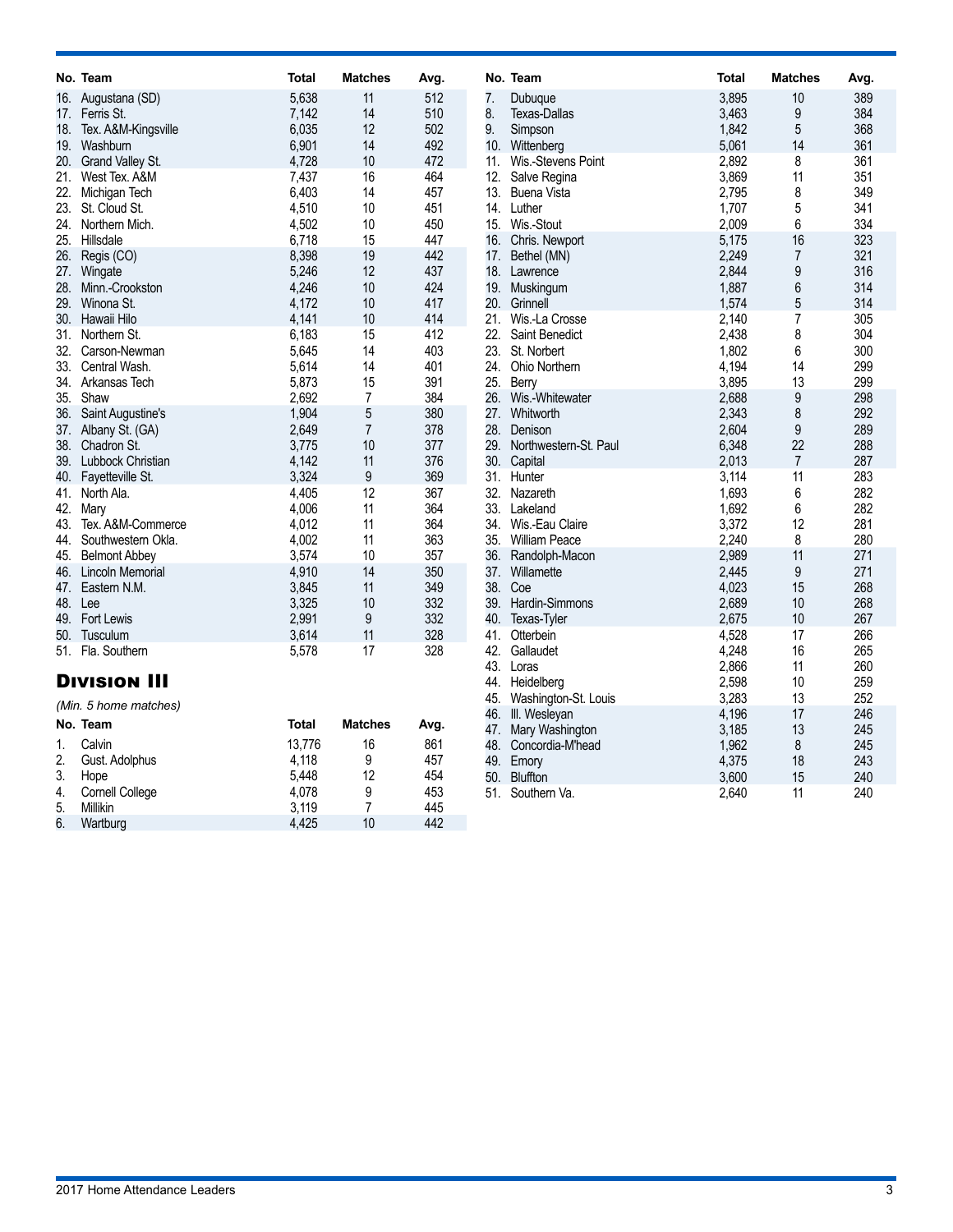# ANNUAL HOME ATTENDANCE LEADERS

*(Since compilation was completed by the NCAA)*

#### DIVISION I TEAM

| Year | <b>School</b> | Average |
|------|---------------|---------|
| 1998 | Hawaii        | 6,880   |
| 1999 | Hawaii        | 7,139   |
| 2000 | Hawaii        | 6,986   |
| 2001 | Hawaii        | 6,514   |
| 2002 | Hawaii        | 7,208   |
| 2003 | Hawaii        | 7,486   |
| 2004 | Hawaii        | 7,135   |
| 2005 | Hawaii        | 7,302   |
| 2006 | Hawaii        | 7,186   |
| 2007 | Hawaii        | 6,452   |
| 2008 | Hawaii        | 5,944   |
| 2009 | Hawaii        | 6,423   |
| 2010 | Hawaii        | 6,169   |
| 2011 | Hawaii        | 6,814   |
| 2012 | Hawaii        | 6,675   |
| 2013 | Nebraska      | 8,175   |
| 2014 | Nebraska      | 8,082   |
| 2015 | Nebraska      | 8,206   |
| 2016 | Nebraska      | 8,210   |
| 2017 | Nebraska      | 8,201   |

# DIVISION II TEAM

| Year | <b>School</b>   | Average |
|------|-----------------|---------|
| 1998 | Neb.-Kearney    | 872     |
| 1999 | Neb.-Kearney    | 835     |
| 2000 | Augustana (SD)  | 1.204   |
| 2001 | Neb.-Kearney    | 941     |
| 2002 | Neb.-Kearney    | 1,038   |
| 2003 | Neb.-Kearney    | 928     |
| 2004 | Neb.-Kearney    | 1,452   |
| 2005 | Neb.-Kearney    | 1,851   |
| 2006 | <b>FGCU</b>     | 951     |
|      | Neb.-Kearney    | 951     |
| 2007 | Neb.-Kearney    | 1,195   |
| 2008 | Neb.-Kearney    | 995     |
| 2009 | Neb.-Kearney    | 1,100   |
| 2010 | Neb.-Kearney    | 889     |
| 2011 | Benedict        | 1,032   |
| 2012 | Neb.-Kearney    | 1,140   |
| 2013 | Neb.-Kearney    | 1,207   |
| 2014 | Albany St. (GA) | 1,165   |
| 2015 | Alas. Anchorage | 1,481   |
| 2016 | Alas. Anchorage | 1,387   |
| 2017 | Alas. Anchorage | 1,075   |

## DIVISION III TEAM

| Year | School       | Average |
|------|--------------|---------|
| 1998 | Central (IA) | 617     |
| 1999 | Central (IA) | 530     |
| 2000 | Central (IA) | 644     |
| 2001 | Muskingum    | 462     |
| 2002 | Whitworth    | 570     |
| 2003 | Capital      | 552     |
| 2004 | Dubuque      | 378     |
| 2005 | Whitworth    | 438     |

| Year | School            | Average |
|------|-------------------|---------|
| 2006 | La Verne          | 421     |
| 2007 | East Tex. Baptist | 590     |
| 2008 | East Tex. Baptist | 566     |
| 2009 | Hope              | 992     |
| 2010 | Hope              | 802     |
| 2011 | Calvin            | 803     |
| 2012 | Calvin            | 732     |
| 2013 | Hope              | 867     |
| 2014 | Hope              | 830     |
| 2015 | Calvin            | 744     |
| 2016 | Calvin            | 758     |
| 2017 | Calvin            | 861     |
|      |                   |         |

# DIVISION I CONFERENCE

| Year | School                  | Average |
|------|-------------------------|---------|
| 1998 | Big Ten                 | 1,378   |
| 1999 | <b>Western Athletic</b> | 1,810   |
| 2000 | Western Athletic        | 1,515   |
| 2001 | Big Ten                 | 1,438   |
| 2002 | Western Athletic        | 1,626   |
| 2003 | Western Athletic        | 1,688   |
| 2004 | Big Ten                 | 1,819   |
| 2005 | <b>Big 12</b>           | 1,831   |
| 2006 | Western Athletic        | 1,908   |
| 2007 | Big Ten                 | 1,917   |
| 2008 | Big Ten                 | 2,011   |
| 2009 | Big Ten                 | 1,990   |
| 2010 | Big Ten                 | 2,021   |
| 2011 | Big Ten                 | 2,350   |
| 2012 | Big Ten                 | 2,290   |
| 2013 | Big Ten                 | 2,903   |
| 2014 | Big Ten                 | 2,707   |
| 2015 | Big Ten                 | 2,834   |
| 2016 | Big Ten                 | 2,976   |
| 2017 | Big Ten                 | 2,937   |

## DIVISION II CONFERENCE

| Year | School                      | Average |
|------|-----------------------------|---------|
| 2006 | North Central               | 394     |
| 2007 | North Central               | 416     |
| 2008 | Mid-America Intercollegiate | 390     |
| 2009 | Rocky Mountain              | 367     |
| 2010 | Northern Sun                | 413     |
| 2011 | Rocky Mountain              | 403     |
| 2012 | Northern Sun                | 453     |
| 2013 | Northern Sun                | 433     |
| 2014 | Northern Sun                | 413     |
| 2015 | Northern Sun                | 497     |
| 2016 | <b>Great Northwest</b>      | 486     |
| 2017 | Northern Sun                | 425     |

### DIVISION III CONFERENCE

| <b>School</b>             | Average |
|---------------------------|---------|
| Wisconsin Intercollegiate | 207     |
| lowa Intercollegiate      | 242     |
| lowa Intercollegiate      | 240     |
| Michigan Intercollegiate  | 298     |
| lowa Intercollegiate      | 252     |
|                           |         |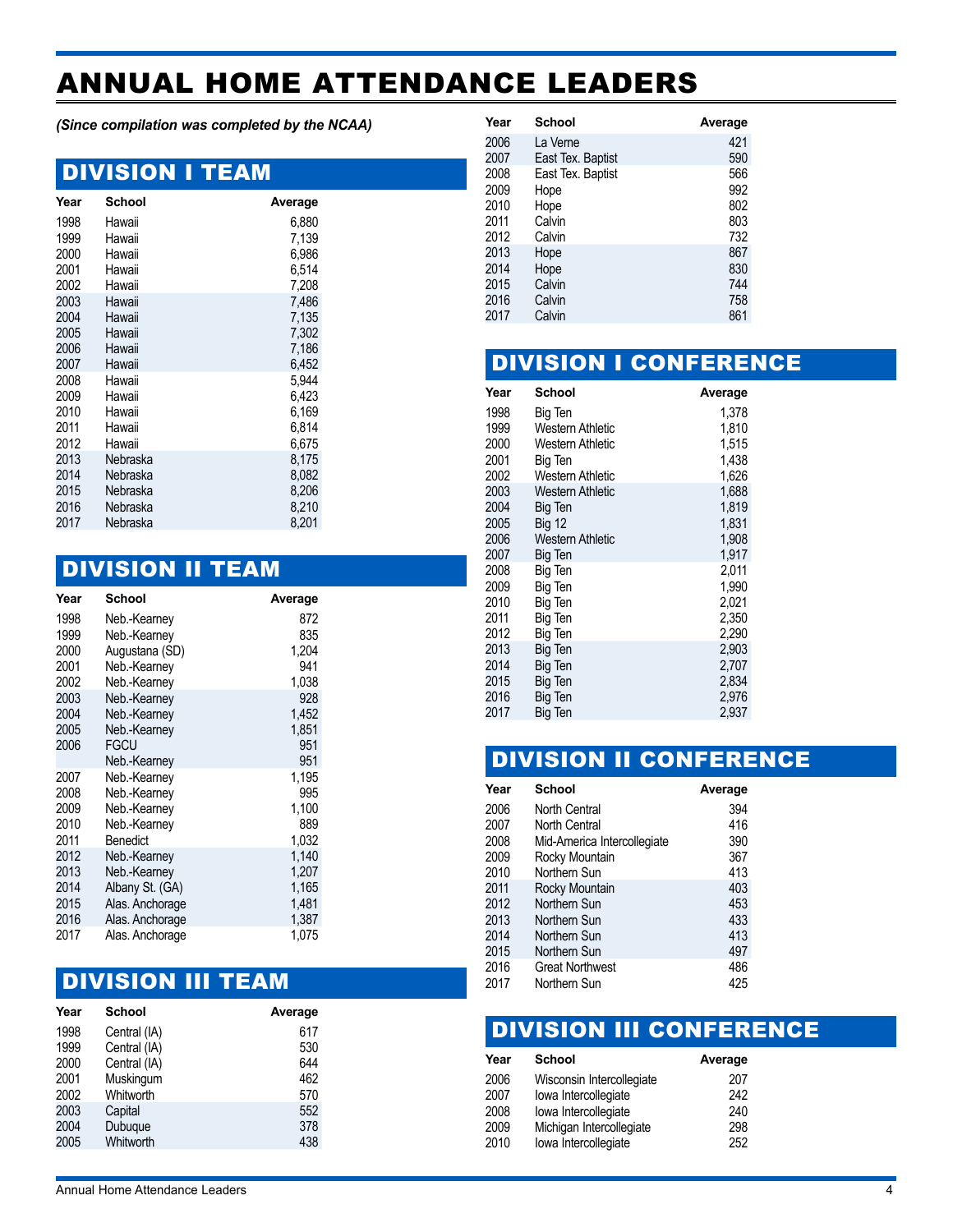| Year | <b>School</b>            | Average |
|------|--------------------------|---------|
| 2011 | lowa Intercollegiate     | 337     |
| 2012 | lowa Intercollegiate     | 381     |
| 2013 | lowa Intercollegiate     | 427     |
| 2014 | Michigan Intercollegiate | 318     |
| 2015 | lowa Intercollegiate     | 348     |
| 2016 | Michigan Intercol.       | 341     |
| 2017 | Michigan Intercol.       | 311     |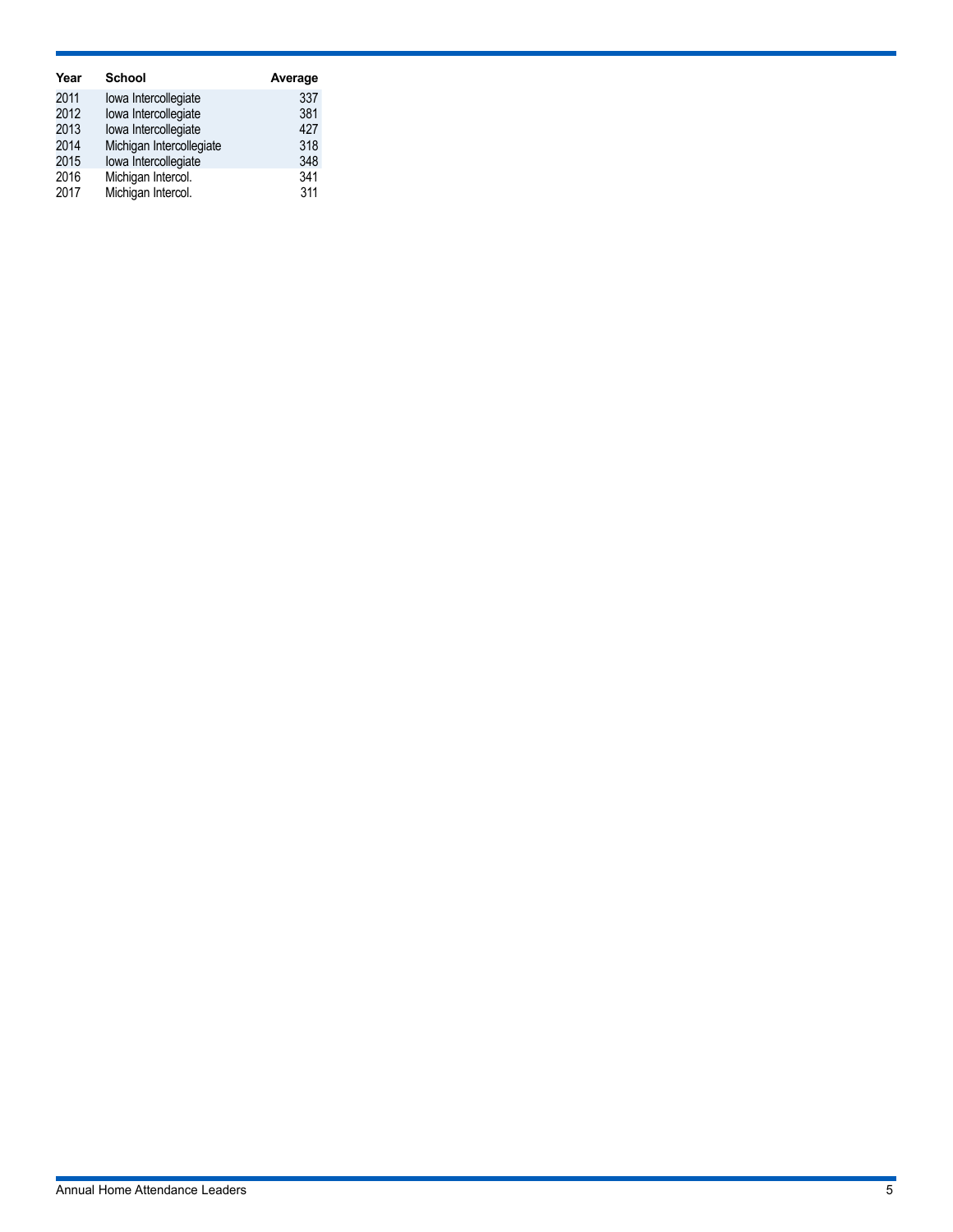# GAME ATTENDANCE RECORDS

# DIVISION I

|                  | (Includes NCAA Tournament Matches) |                          |                |                                 |                                                                      |                               |                 |                          |
|------------------|------------------------------------|--------------------------|----------------|---------------------------------|----------------------------------------------------------------------|-------------------------------|-----------------|--------------------------|
| Att.             | Winner                             | <b>Opponent</b>          | Score          | <b>Date</b>                     | Arena <sup>^</sup>                                                   | City                          | <b>State</b>    | <b>Tournament Round</b>  |
| 18,516           | Nebraska                           | Florida                  | $3-1$          | Dec. 16, 2017                   | Sprint Center                                                        | Kansas City                   | <b>MO</b>       | <b>NCAA</b> final        |
| 18,374           | Florida                            | Stanford                 | $3-2$          | Dec. 14, 2017                   | <b>Sprint Center</b>                                                 | Kansas City                   | <b>MO</b>       | <b>NCAA</b> semifinals   |
|                  | Nebraska                           | Penn St.                 | $3-2$          |                                 |                                                                      |                               |                 |                          |
| 17,561           | Nebraska                           | Texas                    | $3-0$          | Dec. 19, 2015                   | CenturyLink Center                                                   | Omaha                         | <b>NE</b>       | <b>NCAA</b> final        |
| 17,551           | Nebraska                           | Kansas                   | $3-1$          | Dec. 17, 2015                   | CenturyLink Center                                                   | Omaha                         | <b>NE</b>       | <b>NCAA</b> semifinals   |
|                  | Texas                              | Minnesota                | $3-1$<br>$3-2$ |                                 |                                                                      |                               | <b>NE</b>       |                          |
| 17,430           | Stanford<br>Penn St.               | Texas<br>Nebraska        | $3-2$          | Dec. 18, 2008                   | CenturyLink Center                                                   | Omaha                         |                 | <b>NCAA</b> semifinals   |
| 17,345           | Stanford                           | Texas                    | $3-1$          | Dec. 17, 2016                   | Nationwide Arena                                                     | Columbus                      | OH              | <b>NCAA</b> final        |
| 17,209           | Nebraska                           | Stanford                 | $3-1$          | Dec. 16, 2006                   | CenturyLink Center                                                   | Omaha                         | <b>NE</b>       | <b>NCAA final</b>        |
| 17,014           | Nebraska                           | <b>UCLA</b>              | $3-1$          | Dec. 14, 2006                   | CenturyLink Center                                                   | Omaha                         | <b>NE</b>       | <b>NCAA</b> semifinals   |
|                  | Stanford                           | Washington               | $3-0$          |                                 |                                                                      |                               |                 |                          |
| 16,670           | Stanford                           | Minnesota                | $3-1$          | Dec. 15, 2016                   | Nationwide Arena                                                     | Columbus                      | OH              | <b>NCAA</b> semifinals   |
|                  | Texas                              | Nebraska                 | $3-0$          |                                 |                                                                      |                               |                 |                          |
| 16,448           | Texas                              | Oregon                   | $3-0$          | Dec. 15, 2012                   | <b>KFC Yum! Center</b>                                               | Louisville                    | KY              | <b>NCAA</b> final        |
| 15,119           | Nebraska                           | Florida                  | $3-0$          | Dec. 10, 2005                   | CenturyLink Center                                                   | Omaha                         | <b>NE</b>       | NCAA regional final      |
| 14,975           | Penn St.                           | Washington               | $3-0$          | Dec. 19, 2013                   | KeyArena                                                             | Seattle                       | <b>WA</b>       | <b>NCAA</b> semifinals   |
| 14,779           | Penn St.                           | Wisconsin                | $3-1$          | Dec. 21, 2013                   | KeyArena                                                             | Seattle                       | <b>WA</b>       | <b>NCAA</b> final        |
| 14,489           | Nebraska                           | <b>UCLA</b>              | $3-0$          | Dec. 9, 2005                    | CenturyLink Center                                                   | Omaha                         | <b>NE</b>       | NCAA regional semifinals |
|                  | Florida                            | Louisville               | $3-0$          |                                 |                                                                      |                               |                 |                          |
| 14,299           | Penn St.                           | Stanford                 | $3-0$          | Dec. 20, 2008                   | CenturyLink Center                                                   | Omaha                         | <b>NE</b>       | NCAA final               |
| 14,032           | Penn St.                           | California               | $3-0$          | Dec. 18, 2010                   | Sprint Center                                                        | Kansas City                   | <b>MO</b>       | <b>NCAA</b> final        |
| 13,870           | <b>UCLA</b>                        | *Nebraska                | $3-2$          | Sept. 13, 2009                  | <b>Bob Devaney Sports Center</b>                                     | Lincoln                       | <b>NE</b>       |                          |
| 13,747           | <b>UCLA</b>                        | <b>Illinois</b>          | $3-1$          | Dec. 17, 2011                   | Alamodome                                                            | San Antonio                   | <b>TX</b>       | <b>NCAA</b> final        |
| 13,631           | Penn St.<br>*Nebraska              | Stanford<br>LSU          | $3-2$<br>$3-0$ | Dec. 15, 2007<br>Sept. 12, 2008 | Power Balance Pavilion                                               | Sacramento<br>Lincoln         | CA<br><b>NE</b> | <b>NCAA</b> final        |
| 13,412<br>13,396 | *Nebraska                          | Hawaii                   | $3-0$          | Oct. 21, 2007                   | <b>Bob Devaney Sports Center</b><br><b>Bob Devaney Sports Center</b> | Lincoln                       | <b>NE</b>       |                          |
| 13,385           | Oregon                             | Penn St.                 | $3-1$          | Dec. 13, 2012                   | <b>KFC Yum! Center</b>                                               | Louisville                    | KY              | <b>NCAA</b> semifinals   |
|                  | Texas                              | Michigan                 | $3-2$          |                                 |                                                                      |                               |                 |                          |
| 13,194           | Long Beach St.                     | Penn St.                 | $3-2$          | Dec. 19, 1998                   | Kohl Center                                                          | Madison                       | WI              | <b>NCAA</b> final        |
| 13,081           | Cal Poly                           | *Creighton               | $3-0$          | Sept. 2, 2007                   | CenturyLink Center                                                   | Omaha                         | <b>NE</b>       |                          |
|                  | Nebraska                           | Penn St.                 | $3-0$          |                                 |                                                                      |                               |                 |                          |
| 13,048           | Penn St.                           | California               | $3-0$          | Dec. 13, 2007                   | Power Balance Pavilion                                               | Sacramento                    | CA              | <b>NCAA</b> semifinals   |
|                  | Stanford                           | Southern California      | $3-2$          |                                 |                                                                      |                               |                 |                          |
| 12,504           | *Nebraska                          | Colorado                 | $3-0$          | Nov. 4, 2000                    | <b>Bob Devaney Sports Center</b>                                     | Lincoln                       | <b>NE</b>       |                          |
| 12,327           | Penn St.                           | Nebraska                 | $3 - 1$        | Dec. 17, 1998                   | Kohl Center                                                          | Madison                       | WI              | <b>NCAA</b> semifinals   |
|                  | Long Beach St.                     | Florida                  | $3-0$          |                                 |                                                                      |                               |                 |                          |
| 12,112           | Nebraska                           | *Creighton               | $3-1$          | Sept. 24, 2006                  | CenturyLink Center                                                   | Omaha                         | <b>NE</b>       |                          |
| 12,091           | California                         | Southern California      | $3-1$          | Dec. 16, 2010                   | <b>Sprint Center</b>                                                 | Kansas City                   | <b>MO</b>       | <b>NCAA</b> semifinals   |
|                  | Penn St.                           | <b>Texas</b>             | $3-0$          |                                 | Tampa Bay Times Forum                                                |                               |                 |                          |
| 12,087<br>11,892 | Penn St.<br>Dayton                 | Texas<br>Western Mich.   | $3-2$<br>$3-0$ | Dec. 19, 2009<br>Sept. 11, 2010 | <b>Bob Devaney Sports Center</b>                                     | Tampa<br>Lincoln              | FL<br><b>NE</b> | <b>NCAA</b> final        |
|                  | *Nebraska                          | Illinois                 | $3-2$          |                                 |                                                                      |                               |                 |                          |
| 11,529           | *Nebraska                          | Colorado                 | $3-0$          | Oct. 22, 1995                   | <b>Bob Devaney Sports Center</b>                                     | Lincoln                       | <b>NE</b>       |                          |
| 11,114           | Long Beach St.                     | Penn St.                 | $3-1$          | Dec. 18, 1993                   | <b>UW Field House</b>                                                | Madison                       | WI              | <b>NCAA</b> final        |
| 11,076           | Nebraska                           | <b>UCLA</b>              | $3-1$          | Aug. 25, 2007                   | CenturyLink Center                                                   | Omaha                         | <b>NE</b>       |                          |
|                  | Tennessee                          | Utah                     | $3-2$          |                                 |                                                                      |                               |                 |                          |
| 11,032           | <b>UCLA</b>                        | *Nebraska                | $3-1$          | Sept. 14, 1991                  | <b>Bob Devaney Sports Center</b>                                     | Lincoln                       | <b>NE</b>       |                          |
| 10,935           | *Wisconsin                         | Illinois                 | $3-0$          | Nov. 30, 1990                   | <b>UW Field House</b>                                                | Madison                       | WI              | NCAA first round         |
| 10,927           | *Minnesota                         | Illinois                 | $3-1$          | Oct. 16, 2005                   | <b>Williams Arena</b>                                                | Minneapolis                   | <b>MN</b>       |                          |
| 10,792           | Stanford                           | Penn St.                 | $3-2$          | Dec. 20, 1997                   | Spokane Arena                                                        | Spokane                       | <b>WA</b>       | <b>NCAA</b> final        |
| 10,645           | *Purdue                            | Western Mich.            | $3-1$          | Oct. 29, 1985                   | Mackey Arena                                                         | West Lafayette                | IN              |                          |
| 10,576           | Penn St.                           | Hawaii                   | $3-0$          | Aug. 27, 2005                   | CenturyLink Center                                                   | Omaha                         | <b>NE</b>       |                          |
|                  | Nebraska                           | Stanford                 | $3-0$          |                                 |                                                                      |                               |                 |                          |
| 10,570<br>10,525 | *Purdue<br><b>UCLA</b>             | Wisconsin<br>Florida St. | $3-2$<br>$3-0$ | Oct. 17, 2008<br>Dec. 15, 2011  | Mackey Arena<br>Alamodome                                            | West Lafayette<br>San Antonio | IN<br>TX        | <b>NCAA</b> semifinals   |
|                  | <b>Illinois</b>                    | Southern California      | $3-2$          |                                 |                                                                      |                               |                 |                          |
| 10,380           | *Nebraska                          | lowa St.                 | $3-0$          | Sept. 17, 2011                  | <b>Bob Devaney Sports Center</b>                                     | Lincoln                       | <b>NE</b>       |                          |
| 10,326           | Penn St.                           | *Wisconsin               | $3-2$          | Oct. 21, 2007                   | <b>UW Field House</b>                                                | Madison                       | WI              |                          |
|                  |                                    |                          |                |                                 |                                                                      |                               |                 |                          |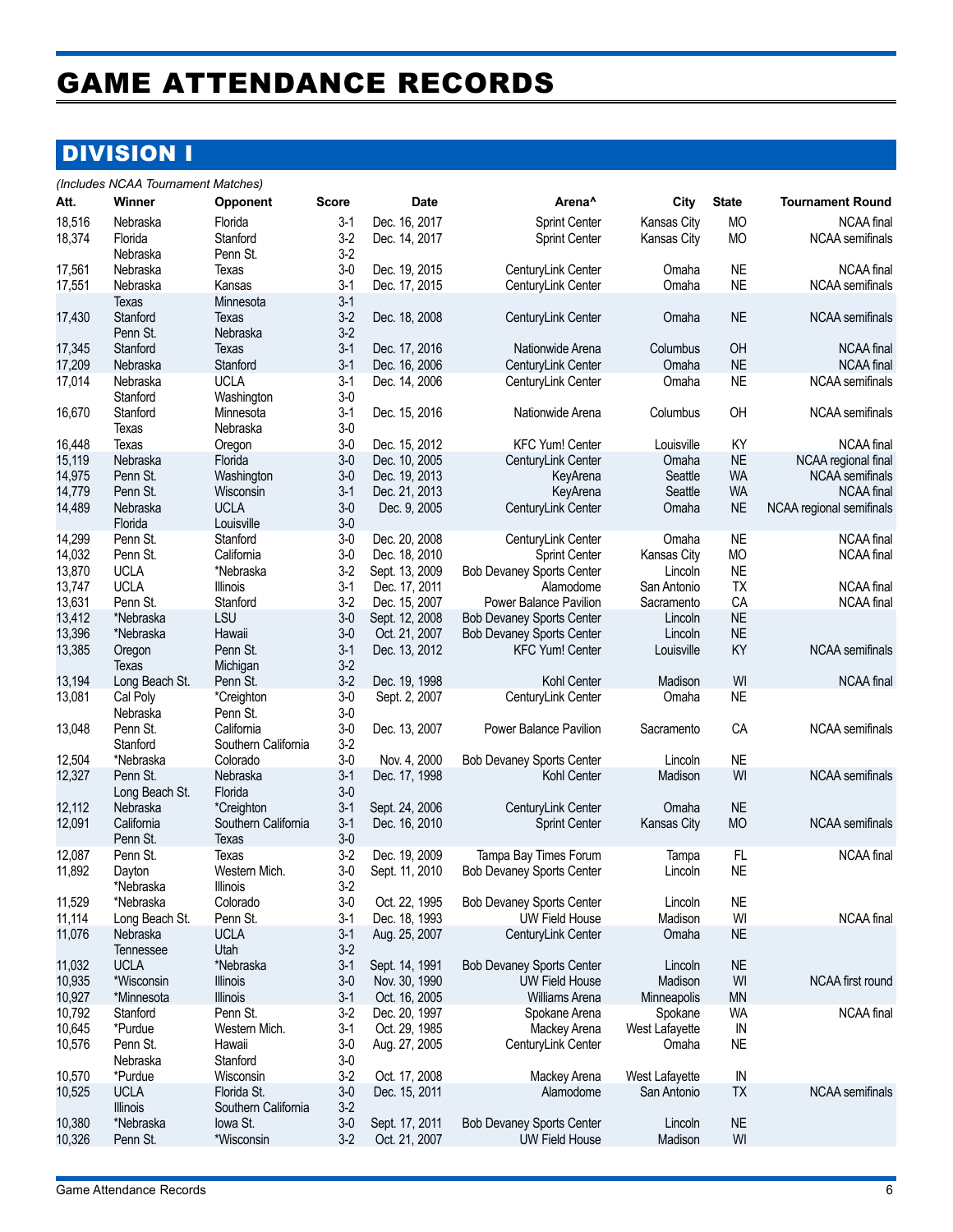| Att.             | Winner                         | Opponent                              | Score          | <b>Date</b>                     | Arena <sup>^</sup>                                  | City                    | <b>State</b>         | <b>Tournament Round</b>                  |
|------------------|--------------------------------|---------------------------------------|----------------|---------------------------------|-----------------------------------------------------|-------------------------|----------------------|------------------------------------------|
| 10,300           | Pepperdine                     | Kansas St.                            | $3-0$          | Dec. 9, 2011                    | Stan Sheriff Center                                 | Honolulu                | HI                   | NCAA regional semifinals                 |
|                  | Southern California *Hawaii    |                                       | $3-2$          |                                 |                                                     |                         |                      |                                          |
| 10,300           | *Hawaii                        | San Jose St.                          | $3-0$          | Nov. 15, 2003                   | <b>Stan Sheriff Center</b>                          | Honolulu                | HI                   |                                          |
| 10,300           | *Hawaii                        | <b>UCLA</b>                           | $3-0$          | Sept. 7, 2013                   | <b>Stan Sheriff Center</b>                          | Honolulu                | H <sub>II</sub>      |                                          |
| 10,270           | Long Beach St.<br>Penn St.     | Florida<br><b>BYU</b>                 | $3-0$<br>$3-1$ | Dec. 16, 1993                   | <b>UW Field House</b>                               | Madison                 | WI                   | <b>NCAA</b> semifinals                   |
| 10,252           | Penn St.                       | Stanford                              | $3-0$          | Dec. 20, 1999                   | Stan Sheriff Center                                 | Honolulu                | HI                   | <b>NCAA</b> final                        |
| 10,252           | Penn St.                       | Pacific                               | $3-2$          | Dec. 18, 1999                   | Stan Sheriff Center                                 | Honolulu                | H <sub>l</sub>       | <b>NCAA</b> semifinals                   |
|                  | Stanford                       | Long Beach St.                        | $3-0$          |                                 |                                                     |                         |                      |                                          |
| 10,252           | Stanford                       | *Hawaii                               | $3-0$          | Oct. 24, 1999                   | Stan Sheriff Center                                 | Honolulu                | HI                   |                                          |
| 10,246           | Penn St.                       | Hawaii                                | $3 - 1$        | Dec. 17, 2009                   | Tampa Bay Times Forum                               | Tampa                   | FL                   | <b>NCAA</b> semifinals                   |
|                  | Texas                          | Minnesota                             | $3-1$          |                                 |                                                     |                         |                      |                                          |
| 10,225           | *Hawaii                        | <b>BYU</b>                            | $3-0$          | Dec. 13, 1996                   | Stan Sheriff Center                                 | Honolulu                | HI<br>H <sub>l</sub> | NCAA regional final                      |
| 10,225<br>10,225 | Stanford<br>Michigan St.       | *Hawaii<br>*Hawaii                    | $3-1$<br>$3-2$ | Nov. 2, 1996<br>Dec. 8, 1995    | <b>Stan Sheriff Center</b><br>Stan Sheriff Center   | Honolulu<br>Honolulu    | HI                   | NCAA regional final                      |
| 10,225           | *Hawaii                        | Arizona St.                           | $3-1$          | Dec. 7, 1995                    | <b>Stan Sheriff Center</b>                          | Honolulu                | HI                   | NCAA regional semifinals                 |
| 10,225           | *Hawaii                        | Louisville                            | $3-0$          | Dec. 3, 1995                    | <b>Stan Sheriff Center</b>                          | Honolulu                | HI                   | NCAA second round                        |
| 10,225           | *Hawaii                        | Long Beach St.                        | $3-0$          | Nov. 17, 1995                   | Stan Sheriff Center                                 | Honolulu                | H <sub>l</sub>       |                                          |
| 10,225           | *Hawaii                        | Long Beach St.                        | $3-0$          | Nov. 16, 1995                   | <b>Stan Sheriff Center</b>                          | Honolulu                | H <sub>l</sub>       |                                          |
| 10,203           | Nebraska                       | *lowa St.                             | $3-0$          | Nov. 7, 2009                    | <b>Hilton Coliseum</b>                              | Ames                    | IA                   |                                          |
| 10,158           | Nebraska                       | Tennessee                             | $3-0$          | Aug. 24, 2007                   | CenturyLink Center                                  | Omaha                   | <b>NE</b>            |                                          |
|                  | <b>UCLA</b>                    | Utah                                  | $3-0$          |                                 |                                                     |                         |                      |                                          |
| 10,131           | Nebraska                       | *Creighton                            | $3-2$          | Sept. 15, 2015                  | D.J. Sokol Arena                                    | Omaha                   | <b>NE</b>            |                                          |
| 10,126<br>10,031 | Penn St.<br>*Hawaii            | *Minnesota<br><b>UC Santa Barbara</b> | $3-0$<br>$3-2$ | Oct. 11, 2008<br>Nov. 11, 1994  | <b>Williams Arena</b><br><b>Stan Sheriff Center</b> | Minneapolis<br>Honolulu | <b>MN</b><br>HI      |                                          |
| 10,031           | *Hawaii                        | San Jose St.                          | $3-1$          | Oct. 21, 1994                   | Stan Sheriff Center                                 | Honolulu                | H <sub>l</sub>       |                                          |
| 10,028           | Stanford                       | Penn St.                              | $3-2$          | Aug. 26, 2005                   | CenturyLink Center                                  | Omaha                   | <b>NE</b>            |                                          |
|                  | Nebraska                       | Hawaii                                | $3-0$          |                                 |                                                     |                         |                      |                                          |
| 9,806            | *Hawaii                        | <b>Texas</b>                          | $3 - 1$        | Aug. 30, 2013                   | Stan Sheriff Center                                 | Honolulu                | HI                   |                                          |
| 9,793            | *Hawaii                        | Texas                                 | $3 - 1$        | Dec. 12, 1996                   | <b>Stan Sheriff Center</b>                          | Honolulu                | HI                   | NCAA regional semifinals                 |
| 9,774            | *Hawaii                        | Long Beach St.                        | $3-2$          | Dec. 7, 2000                    | Stan Sheriff Center                                 | Honolulu                | H <sub>l</sub>       | NCAA regional semifinals                 |
| 9,723            | *Hawaii                        | <b>UNLV</b>                           | $3-0$          | Nov. 17, 1996                   | <b>Stan Sheriff Center</b>                          | Honolulu                | HI                   |                                          |
| 9,692<br>9,671   | *Hawaii<br>*Minnesota          | Pepperdine<br>Indiana                 | $3-1$<br>$3-0$ | Sept. 17, 2011<br>Oct. 29, 2005 | <b>Stan Sheriff Center</b><br>Williams Arena        | Honolulu<br>Minneapolis | HI<br><b>MN</b>      |                                          |
| 9,572            | <b>UCLA</b>                    | *Hawaii                               | $3-1$          | Dec. 9, 2006                    | <b>Stan Sheriff Center</b>                          | Honolulu                | H <sub>l</sub>       | NCAA regional final                      |
| 9,458            | *Hawaii                        | Cal St. Northridge                    | $3-0$          | Nov. 23, 2013                   | <b>Stan Sheriff Center</b>                          | Honolulu                | HI                   |                                          |
| 9,446            | Southern California Pepperdine |                                       | $3-2$          | Dec. 10, 2011                   | <b>Stan Sheriff Center</b>                          | Honolulu                | H <sub>l</sub>       | NCAA regional final                      |
| 9,412            | *Hawaii                        | Georgia Tech                          | $3-1$          | Dec. 13, 2003                   | Stan Sheriff Center                                 | Honolulu                | HI                   | NCAA regional final                      |
| 9,382            | Oregon                         | *Nebraska                             | $3-1$          | Dec. 8, 2012                    | CenturyLink Center                                  | Omaha                   | <b>NE</b>            | NCAA regional final                      |
| 9,354            | Nebraska                       | *Minnesota                            | $3-2$          | Oct. 15, 2011                   | <b>Williams Arena</b>                               | Minneapolis             | <b>MN</b>            |                                          |
| 9,345            | Southern California *Hawaii    |                                       | $3-0$          | Aug. 23, 2003                   | <b>Stan Sheriff Center</b>                          | Honolulu                | H <sub>l</sub>       |                                          |
| 9,293            | *Hawaii                        | New Mexico St.                        | $3-1$          | Oct. 17, 2009                   | <b>Stan Sheriff Center</b>                          | Honolulu                | HI                   |                                          |
| 9,256<br>9,253   | *Hawaii<br>Texas               | Colorado<br>Nebraska                  | $3-0$<br>$3-1$ | Dec. 8, 1996<br>Dec. 12, 2009   | <b>Stan Sheriff Center</b><br>CenturyLink Center    | Honolulu<br>Omaha       | HI<br><b>NE</b>      | NCAA second round<br>NCAA regional final |
| 9,219            | *Hawaii                        | UC Santa Barbara                      | $3-1$          | Dec. 8, 2000                    | Stan Sheriff Center                                 | Honolulu                | HI                   | NCAA regional final                      |
| 9,144            | *Hawaii                        | Arizona                               | $3-1$          | Sept. 14, 2013                  | Stan Sheriff Center                                 | Honolulu                | HI                   |                                          |
| 9,111            | *Hawaii                        | Illinois                              | $3-0$          | Dec. 12, 2003                   | Stan Sheriff Center                                 | Honolulu                | H <sub>l</sub>       | NCAA regional semifinals                 |
| 9,107            | <b>Texas</b>                   | Hawaii                                | $3-0$          | Dec. 17, 1988                   | <b>Williams Arena</b>                               | Minneapolis             | <b>MN</b>            | <b>NCAA</b> final                        |
| 9,080            | *Hawaii                        | San Diego St.                         | $3-0$          | Oct. 4, 1996                    | <b>Stan Sheriff Center</b>                          | Honolulu                | HI                   |                                          |
| 8,987            | *Hawaii                        | SMU                                   | $3-0$          | Nov. 8, 1997                    | <b>Stan Sheriff Center</b>                          | Honolulu                | H <sub>II</sub>      |                                          |
| 8,976            | *Nebraska                      | Oklahoma                              | $3-0$          | Oct. 6, 2001                    | <b>Bob Devaney Sports Center</b>                    | Lincoln                 | <b>NE</b>            |                                          |
| 8,954            | *Nebraska                      | Washington                            | $3-0$          | Dec. 7, 2012                    | CenturyLink Center                                  | Omaha                   | <b>NE</b>            | NCAA regional semifinals                 |
| 8,936            | Oregon<br>*Hawaii              | BYU<br>Idaho                          | $3-1$<br>$3-0$ | Dec. 4, 1994                    | Stan Sheriff Center                                 | Honolulu                | H <sub>l</sub>       | NCAA second round                        |
| 8,935            | Texas                          | Texas A&M                             | $3-0$          | Dec. 11, 2009                   | CenturyLink Center                                  | Omaha                   | <b>NE</b>            | NCAA regional semifinals                 |
|                  | Nebraska                       | lowa St.                              | $3-0$          |                                 |                                                     |                         |                      |                                          |
| 8,924            | Miami (OH)                     | Nevada                                | $3-0$          | Dec. 5, 1998                    | Stan Sheriff Center                                 | Honolulu                | H <sub>l</sub>       | NCAA first round                         |
|                  | *Hawaii                        | <b>Brown</b>                          | $3-0$          |                                 |                                                     |                         |                      |                                          |

*\*Host institution. ^All arenas listed under current (or most recent) name.*

**Matches held in conjunction with a special promotion of another athletics event**

| Att.   | Winner          | Opponent Score |         | Date          | Arena <sup>^</sup>             | Citv        | <b>State</b> | Event                                    |
|--------|-----------------|----------------|---------|---------------|--------------------------------|-------------|--------------|------------------------------------------|
| 19.246 | North Carolina  | Virginia Tech  | $3 - 1$ |               | Oct. 17, 2017 Carmichael Arena | Chapel Hill | ΝC           | Men's basketball season-opening practice |
| 16.126 | *North Carolina | Duke           | 3-2     | Oct. 17, 2003 | Smith Center                   | Chapel Hill | <b>NC</b>    | Men's basketball season-opening practice |
| 15,945 | *North Carolina | Maryland       | $3-2$   |               | Oct. 25, 2013 Carmichael Arena | Chapel Hill | ΝC           |                                          |
| 14.800 | *Kansas         | Missouri       | 3-0     |               | Oct. 18, 1996 Allen Fieldhouse | Lawrence    | ΚS           | Men's basketball season-opening practice |
| 14.300 | Kansas St.      | *Kansas        | 3-0     |               | Oct. 14, 1995 Allen Fieldhouse | Lawrence    | ΚS           | Men's basketball season-opening practice |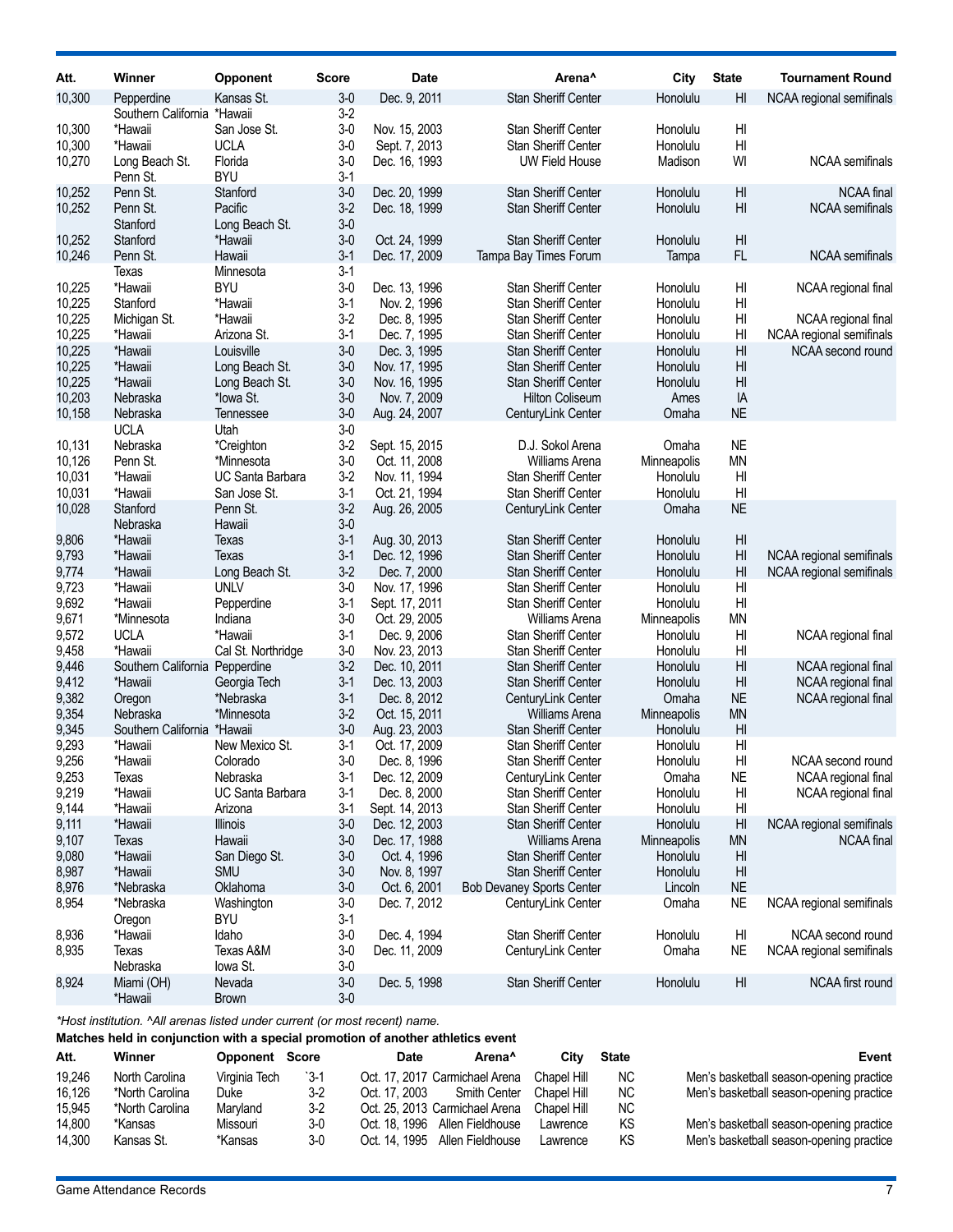| 13,797             | *North Carolina                              | Clemson                            | $3-0$          | Oct. 24, 2008                  | Smith Center<br>Chapel Hill                      | <b>NC</b>          |                        | Men's basketball season-opening practice |  |  |
|--------------------|----------------------------------------------|------------------------------------|----------------|--------------------------------|--------------------------------------------------|--------------------|------------------------|------------------------------------------|--|--|
| <b>DIVISION II</b> |                                              |                                    |                |                                |                                                  |                    |                        |                                          |  |  |
| Att.               | (Includes NCAA Tournament Matches)<br>Winner | Opponent                           | <b>Score</b>   | <b>Date</b>                    | Arena <sup>^</sup>                               | City               | <b>State</b>           | <b>Tournament Round</b>                  |  |  |
| 5,025              |                                              |                                    | $3-1$          | Dec. 3, 2005                   |                                                  |                    | <b>NE</b>              | <b>NCAA</b> final                        |  |  |
| 4,412              | Grand Valley St.<br>*Neb.-Kearney            | *Neb.-Kearney<br>Truman            | $3-1$          | Dec. 1, 2005                   | Health & Sports Center<br>Health & Sports Center | Kearney<br>Kearney | <b>NE</b>              | NCAA quarterfinals                       |  |  |
| 4,331              | *Neb.-Kearney                                | Cal St. L.A.                       | $3-0$          | Dec. 2, 2005                   | Health & Sports Center                           | Kearney            | <b>NE</b>              | <b>NCAA</b> semifinals                   |  |  |
| 3,850              | Grand Valley St.                             | Tampa                              | $3-2$          | Dec. 2, 2005                   | Health & Sports Center                           | Kearney            | <b>NE</b>              | <b>NCAA</b> semifinals                   |  |  |
| 3,520              | Neb. Omaha                                   | *Neb.-Kearney                      | $3-2$          | Oct. 15, 1996                  | Health & Sports Center                           | Kearney            | <b>NE</b>              |                                          |  |  |
| 3,316              | *Neb.-Kearney                                | Portland St.                       | $3-2$          | Nov. 17, 1995                  | Health & Sports Center                           | Kearney            | <b>NE</b>              | NCAA regional semifinals                 |  |  |
| 3,307              | Hawaii Pacific                               | *Augustana (SD)                    | $3-0$          | Dec. 2, 2000                   | Elmen Center                                     | Sioux Falls        | <b>SD</b>              | <b>NCAA</b> final                        |  |  |
| 3,188              | *West Tex. A&M                               | Portland St.                       | $3-0$          | Dec. 9, 1991                   | Amarillo Civic Center                            | Amarillo           | <b>ΤΧ</b>              | NCAA final                               |  |  |
| 3,112              | *Northern Mich.                              | <b>CSU Bakersfield</b>             | $3-1$          | Dec. 6, 1993                   | Hedgcock Fieldhouse                              | Marquette          | MI                     | <b>NCAA</b> final                        |  |  |
|                    | Portland St.                                 | Northern Colo.                     | $3-0$          |                                |                                                  |                    |                        | NCAA third-place match                   |  |  |
| 3,109              | <b>MSU Denver</b>                            | *Neb.-Kearney                      | $3-2$          | Nov. 8, 2002                   | Health & Sports Center                           | Kearney            | <b>NE</b>              |                                          |  |  |
| 3,017              | Wingate                                      | Queens (NC)                        | $3-1$          | Nov. 18, 2016                  | Cuddy Arena                                      | Wingate            | NC                     |                                          |  |  |
| 3,004<br>2,950     | *Neb. Omaha<br>Truman                        | North Dakota St.<br>*West Tex. A&M | $3-1$<br>$3-1$ | Nov. 8, 1986<br>Dec. 5, 2002   | Sapp Fieldhouse<br>First United Bank Center      | Omaha<br>Canyon    | <b>NE</b><br><b>TX</b> | NCAA quarterfinals                       |  |  |
| 2,901              | *Neb.-Kearney                                | Wayne St. (NE)                     | $3-1$          | Nov. 1, 2011                   | Health & Sports Center                           | Kearney            | <b>NE</b>              |                                          |  |  |
| 2,890              | *Northern St.                                | Sioux Falls                        | $3-0$          | Nov. 15, 2013                  | <b>Wachs Arena</b>                               | Aberdeen           | <b>SD</b>              |                                          |  |  |
| 2,879              | Concordia-St. Paul                           | *Cal St. San B'dino                | $3-0$          | Dec. 3, 2011                   | Coussoulis Arena                                 | San Bernardino     | CA                     | NCAA final                               |  |  |
| 2,814              | *Neb.-Kearney                                | <b>MSU Denver</b>                  | $3-0$          | Nov. 19, 2004                  | Health & Sports Center                           | Kearney            | <b>NE</b>              | NCAA first round                         |  |  |
| 2,776              | *Neb.-Kearney                                | Fort Hays St.                      | $3-0$          | Nov. 21, 2004                  | Health & Sports Center                           | Kearney            | <b>NE</b>              | NCAA regional final                      |  |  |
| 2,743              | *Neb.-Kearney                                | Eastern N.M.                       | $3-0$          | Nov. 20, 2004                  | Health & Sports Center                           | Kearney            | <b>NE</b>              | NCAA regional semifinals                 |  |  |
| 2,710              | Alas. Anchorage                              | Western Wash.                      | $3-1$          | Dec. 3, 2016                   | Alaska Airlines Center                           | Anchorage          | AK                     | NCAA third round                         |  |  |
| 2,638              | *FGCU                                        | Barry                              | $3-0$          | Nov. 2, 2006                   | Alico Arena                                      | Fort Myers         | FL.                    |                                          |  |  |
| 2,637              | *Neb.-Kearney                                | Regis (CO)                         | $3-1$          | Oct. 22, 1999                  | Health & Sports Center                           | Kearney            | <b>NE</b>              |                                          |  |  |
| 2,627              | *Alas. Anchorage<br>Cal St. San B'dino       | Dixie St.<br>Central Wash.         | $3-2$<br>$3-2$ | Dec. 4, 2015                   | Alaska Airlines Center                           | Anchorage          | AK                     | NCAA second round                        |  |  |
| 2,553              | *Neb.-Kearney                                | <b>MSU Denver</b>                  | $3-0$          | Oct. 29, 2004                  | Health & Sports Center                           | Kearney            | <b>NE</b>              |                                          |  |  |
| 2,550              | *Portland St.                                | Cal St. Northridge                 | $3-0$          | Dec. 8, 1984                   | Peter W. Stott Center                            | Portland           | <b>OR</b>              | <b>NCAA</b> final                        |  |  |
| 2,538              | *Augustana (SD)                              | West Tex. A&M                      | $3-1$          | Nov. 30, 2000                  | Elmen Center                                     | Sioux Falls        | SD                     | NCAA quarterfinals                       |  |  |
| 2,522              | Wayne St. (NE)                               | *Northern St.                      | $3-1$          | Oct. 30, 2015                  | <b>Wachs Arena</b>                               | Aberdeen           | SD                     |                                          |  |  |
| 2,521              | *Georgia College                             | Fort Valley St.                    | $3-0$          | Sept. 5, 2013                  | <b>Centennial Center</b>                         | Milledgeville      | GA                     |                                          |  |  |
| 2,450              | *Portland St.                                | Cal St. Northridge                 | $3-1$          | Dec. 14, 1985                  | Peter W. Stott Center                            | Portland           | <b>OR</b>              | <b>NCAA</b> final                        |  |  |
| 2,441              | Concordia-St. Paul                           | *Minn. Duluth                      | $3-0$          | Nov. 1, 2011                   | Romano Gymnasium                                 | Duluth             | <b>MN</b>              |                                          |  |  |
| 2,432              | *Emporia St.                                 | Washburn                           | $3-0$          | Nov. 14, 2008                  | <b>White Auditorium</b>                          | Emporia            | KS                     |                                          |  |  |
| 2,405              | *Augustana (SD)                              | North Ala.                         | $3-0$          | Dec. 1, 2000                   | Elmen Center                                     | Sioux Falls        | <b>SD</b>              | <b>NCAA</b> semifinals                   |  |  |
| 2,401              | Washburn                                     | *Neb.-Kearney<br>North Dakota St.  | $3-2$          | Nov. 12, 2013                  | Health & Sports Center                           | Kearney            | <b>NE</b><br><b>NE</b> |                                          |  |  |
| 2,391<br>2,388     | *Neb. Omaha<br>*Neb.-Kearney                 | Neb. Omaha                         | $3-0$<br>$3-2$ | Nov. 15, 1996<br>Sept. 9, 2009 | Sapp Fieldhouse<br>Health & Sports Center        | Omaha<br>Kearney   | <b>NE</b>              |                                          |  |  |
| 2,385              | Hawaii Hilo                                  | Regis (CO)                         | $3-1$          | Nov. 17, 1995                  | Health & Sports Center                           | Kearney            | <b>NE</b>              | NCAA regional semifinals                 |  |  |
| 2,323              | *Neb.-Kearney                                | Neb. Omaha                         | $3-2$          | Oct. 25, 2005                  | Health & Sports Center                           | Kearney            | <b>NE</b>              |                                          |  |  |
| 2,322              | Neb. Omaha                                   | *Neb.-Kearney                      | $3-2$          | Sept. 12, 2000                 | Health & Sports Center                           | Kearney            | <b>NE</b>              |                                          |  |  |
| 2,312              | *Minn. Duluth                                | Concordia-St. Paul                 | $3-2$          | Oct. 30, 2007                  | Romano Gymnasium                                 | Duluth             | ΜN                     |                                          |  |  |
| 2,308              | *Neb.-Kearney                                | Wayne St. (NE)                     | $3-0$          | Oct. 8, 2013                   | Health & Sports Center                           | Kearney            | <b>NE</b>              |                                          |  |  |
| 2,301              | *Neb.-Kearney                                | Neb. Omaha                         | $3-2$          | Sept. 25, 2007                 | Health & Sports Center                           | Kearney            | <b>NE</b>              |                                          |  |  |
| 2,270              | *Northern St.                                | Concordia-St. Paul                 | $3-1$          | Oct. 16, 2015                  | Wachs Arena                                      | Aberdeen           | SD                     |                                          |  |  |
| 2,259              | *North Dakota St.                            | <b>MSU Moorhead</b>                | $3-1$          | Nov. 5, 1986                   | Bentson Bunker Fieldhouse                        | Fargo              | <b>ND</b>              |                                          |  |  |
| 2,257<br>2,256     | Alas. Anchorage<br>Cal St. San B'dino        | Central Wash.                      | $3-1$<br>$3-2$ | Nov. 12, 2015<br>Dec. 5, 2015  | Alaska Airlines Center<br>Alaska Airlines Center | Anchorage          | AK<br>AK               | NCAA third round                         |  |  |
|                    | Western Wash.                                | * Alas. Anchorage<br>UC San Diego  | $3-2$          |                                |                                                  | Anchorage          |                        |                                          |  |  |
| 2,250              | Mo. Southern St.                             | *Pittsburg St.                     | $3-2$          | Sept. 21, 2011                 | John Lance Arena                                 | Pittsburg          | KS                     |                                          |  |  |
| 2,246              | *Neb.-Kearney                                | Wayne St. (NE)                     | $3-1$          | Nov. 3, 2009                   | Health & Sports Center                           | Kearney            | $\sf NE$               |                                          |  |  |
| 2,231              | *Washburn                                    | Tampa                              | $3-1$          | Nov. 29, 2007                  | Lee Arena                                        | Topeka             | KS                     | NCAA quarterfinals                       |  |  |
| 2,185              | *Neb.-Kearney                                | Hastings                           | $3-0$          | Sept. 4, 1997                  | Health & Sports Center                           | Kearney            | <b>NE</b>              |                                          |  |  |
| 2,181              | Northern Mich.                               | *CSU Bakersfield                   | $3-1$          | Dec. 5, 1994                   | Icardo Center                                    |                    | CA                     | NCAA final                               |  |  |
| 2,165              | *Emporia St.                                 | Washburn                           | $3-2$          | Oct. 16, 2009                  | White Auditorium                                 | Emporia            | KS                     |                                          |  |  |
| 2,152              | Concordia-St. Paul                           | *Southwest Minn. St.               | $3-0$          | Nov. 10, 2012                  | PE Gymnasium                                     | Marshall           | ΜN                     |                                          |  |  |
| 2,133<br>2,122     | *Neb.-Kearney<br>*Neb.-Kearney               | Regis (CO)<br>Hawaii Hilo          | $3-0$<br>$3-2$ | Nov. 4, 2005<br>Nov. 18, 1995  | Health & Sports Center<br>Health & Sports Center | Kearney            | <b>NE</b><br><b>NE</b> | NCAA regional final                      |  |  |
| 2,113              | *Neb.-Kearney                                | Colo. Christian                    | $3-0$          | Oct. 29, 1999                  | Health & Sports Center                           | Kearney<br>Kearney | <b>NE</b>              |                                          |  |  |
| 2,105              | Truman                                       | *Emporia St.                       | $3-0$          | Nov. 23, 2008                  | <b>White Auditorium</b>                          | Emporia            | KS                     | NCAA regional final                      |  |  |
| 2,098              | *Neb.-Kearney                                | Fort Hays St.                      | $3-0$          | Nov. 11, 2005                  | Health & Sports Center                           | Kearney            | <b>NE</b>              |                                          |  |  |

**Att. Winner Opponent Score Date Arena^ City State Event**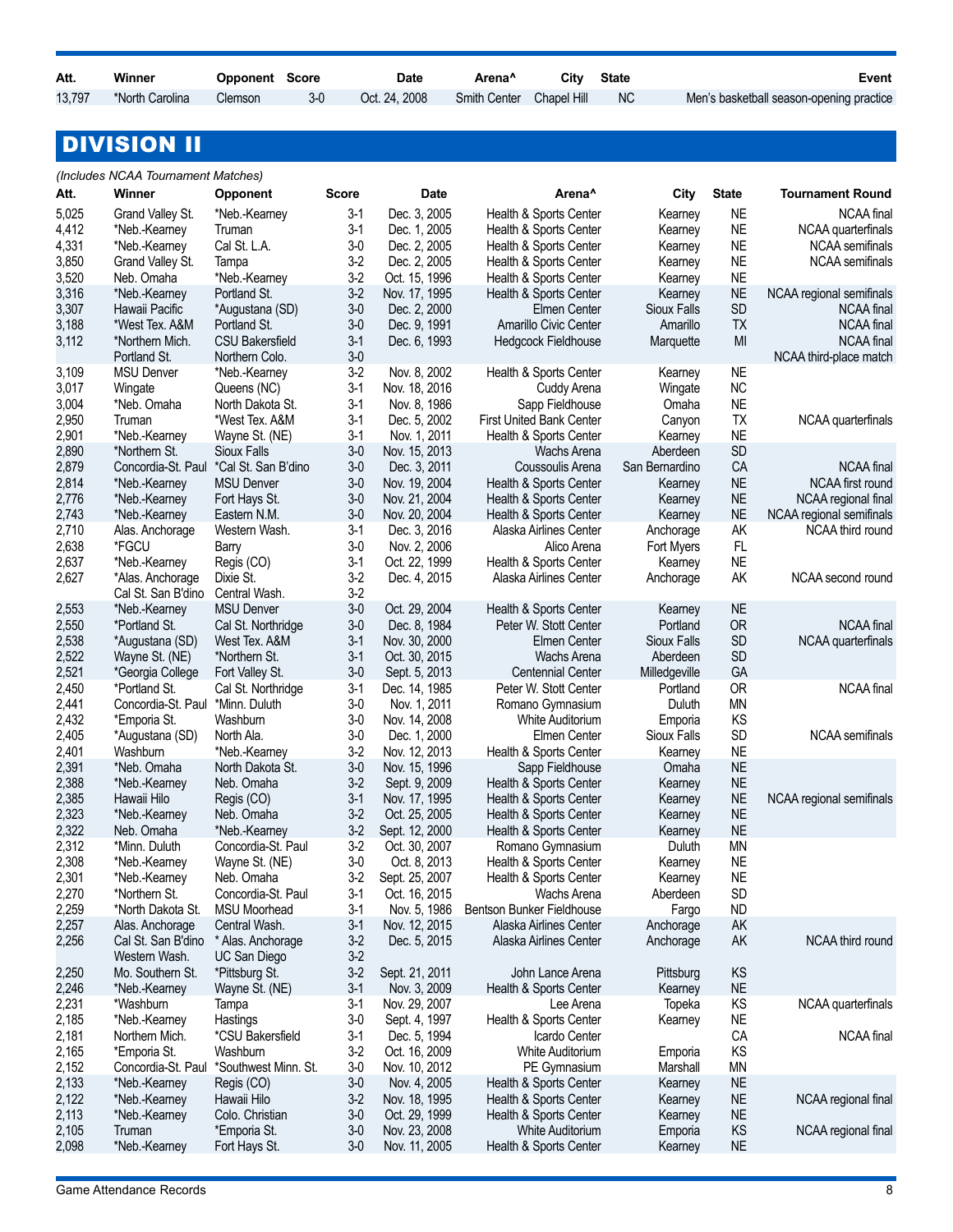| Att.  | Winner            | <b>Opponent</b>    | <b>Score</b> | <b>Date</b>    | Arena <sup>^</sup>     | City      | <b>State</b> | <b>Tournament Round</b> |
|-------|-------------------|--------------------|--------------|----------------|------------------------|-----------|--------------|-------------------------|
| 2.063 | *Neb.-Kearney     | Central Okla.      | $3-0$        | Nov. 4, 2017   | Health & Sports Center | Kearnev   | <b>NE</b>    |                         |
| 2,045 | *Portland St.     | Sam Houston St.    | $3-0$        | Dec. 7. 1984   | Peter W. Stott Center  | Portland  | 0R           | NCAA semifinals         |
| 2,031 | *Neb.-Kearnev     | Fort Lewis         | $3-0$        | Nov. 12, 2005  | Health & Sports Center | Kearnev   | <b>NE</b>    |                         |
| 2,017 | *Neb.-Kearney     | Fort Hays St.      | $3-0$        | Sept. 21, 2004 | Health & Sports Center | Kearney   | <b>NE</b>    |                         |
| 2,015 | Western Wash.     | *Washburn          | $3-1$        | Nov. 30, 2007  | Lee Arena              | Topeka    | KS           | NCAA semifinals         |
| 2,013 | *Neb.-Kearney     | Neb. Weslevan      | $3-0$        | Oct. 31, 1990  | Health & Sports Center | Kearney   | <b>NE</b>    |                         |
| 2,011 | *Neb.-Kearney     | Abilene Christian  | $3-0$        | Nov. 20, 2005  | Health & Sports Center | Kearney   | <b>NE</b>    | NCAA regional final     |
| 2,010 | *Portland St.     | Sam Houston St.    | $3-0$        | Dec. 13, 1985  | Peter W. Stott Center  | Portland  | <b>OR</b>    | NCAA semifinals         |
| 2.005 | *Neb.-Kearney     | Wayne St. (NE)     | $3-1$        | Sept. 11, 2001 | Viaero Event Center    | Kearney   | <b>NE</b>    |                         |
| 2,003 | *Neb.-Kearney     | Fort Hays St.      | $3-0$        | Nov. 14, 2004  | Health & Sports Center | Kearnev   | <b>NE</b>    |                         |
| 2,003 | *Neb.-Kearnev     | Central Mo.        | $3-0$        | Nov. 9. 2012   | Health & Sports Center | Kearney   | <b>NE</b>    |                         |
| 2,002 | * Alas. Anchorage | Northwest Nazarene | $3-1$        | Nov. 7, 2015   | Alaska Airlines Center | Anchorage | AK           |                         |
| 2.000 | *Benedict         | Clafiin            | $3-1$        | Sept. 20, 2011 | <b>HRC</b> Arena       | Columbia  | <b>SC</b>    |                         |

*\*Host institution. ^All arenas listed under current (or most recent) name.*

**Matches held in conjunction with a special promotion of another athletics event**

| Att.  | Winner Opponent Score    | <b>Date</b>   | Arena <sup>^</sup> City State |  | Event                                                                           |
|-------|--------------------------|---------------|-------------------------------|--|---------------------------------------------------------------------------------|
| 3,219 | *Quincy Ky. Wesleyan 3-0 | Oct. 10, 1997 |                               |  | Blue Devil Gym (Quincy H.S.) Quincy IL U.S. Olympic team volleyball match (men) |

#### DIVISION III

| (Includes NCAA Tournament Matches) |                       |                       |              |                |                       |                     |                |                          |
|------------------------------------|-----------------------|-----------------------|--------------|----------------|-----------------------|---------------------|----------------|--------------------------|
| Att.                               | Winner                | Opponent              | <b>Score</b> | Date           | Arena <sup>^</sup>    | City                | <b>State</b>   | <b>Tournament Round</b>  |
| 3,517                              | St. Thomas (MN)       | Calvin                | $3-2$        | Nov. 17, 2012  | DeVos Fieldhouse      | Holland             | MI             | <b>NCAA</b> final        |
| 3,423                              | *Washington-St. Louis | UC San Diego          | $3-2$        | Nov. 23, 1991  | <b>WU Field House</b> | St. Louis           | <b>MO</b>      | NCAA final               |
| 3,417                              | UC San Diego          | *Washington-St. Louis | $3-2$        | Nov. 17, 1990  | <b>WU Field House</b> | St. Louis           | <b>MO</b>      | <b>NCAA</b> final        |
| 3,356                              | Calvin                | Cal Lutheran          | $3-2$        | Nov. 23, 2013  | DeVos Fieldhouse      | Holland             | MI             | <b>NCAA</b> final        |
| 3,275                              | UC San Diego          | *Calvin               | $3-2$        | Nov. 22, 1986  | Knollcrest Fieldhouse | <b>Grand Rapids</b> | MI             | NCAA final               |
| 3,225                              | *Washington-St. Louis | Ohio Northern         | $3-0$        | Nov. 18, 1989  | <b>WU Field House</b> | St. Louis           | <b>MO</b>      | <b>NCAA</b> final        |
| 3,051                              | *Hope                 | Calvin                | $3-2$        | Oct. 18, 2013  | DeVos Fieldhouse      | Holland             | MI             |                          |
| 3,024                              | *Washington-St. Louis | UC San Diego          | $3-0$        | Nov. 21, 1992  | <b>WU Field House</b> | St. Louis           | <b>MO</b>      | <b>NCAA</b> final        |
| 3,004                              | Wis.-Stevens Point    | Hope                  | $3-0$        | Nov. 21, 2013  | DeVos Fieldhouse      | Holland             | MI             | NCAA quarterfinals       |
| 3,000                              | Wittenberg            | *Juniata              | $3-1$        | Nov. 15, 2015  | Memorial Gym          | Huntingdon          | PA             | NCAA third round         |
| 2,978                              | *Calvin               | Hope                  | $3-1$        | Oct. 22, 2014  | Van Noord Arena       | <b>Grand Rapids</b> | MI             |                          |
| 2,800                              | *Washington-St. Louis | Juniata               | $3-0$        | Nov. 17, 1989  | <b>WU Field House</b> | St. Louis           | МO             | NCAA semifinals          |
| 2,725                              | Hope                  | *Calvin               | $3-2$        | Oct. 28, 2009  | Van Noord Arena       | <b>Grand Rapids</b> | MI             |                          |
| 2,720                              | *Calvin               | Hope                  | $3-1$        | Sept. 21, 2012 | Van Noord Arena       | <b>Grand Rapids</b> | MI             |                          |
| 2,623                              | Wittenberg            | *Calvin               | $3-1$        | Nov. 12, 2011  | Van Noord Arena       | <b>Grand Rapids</b> | MI             | NCAA regional final      |
| 2,622                              | *Calvin               | Hope                  | $3-2$        | Nov. 9, 2013   | Van Noord Arena       | <b>Grand Rapids</b> | MI             |                          |
| 2,527                              | *Calvin               | Hope                  | $3-0$        | Sept. 12, 2015 | Van Noord Arena       | <b>Grand Rapids</b> | MI             |                          |
| 2,500                              | *Calvin               | Hope                  | $3-0$        | Nov. 11, 2011  | Van Noord Arena       | <b>Grand Rapids</b> | MI             | NCAA regional semifinals |
| 2,430                              | *Hope                 | Calvin                | $3-0$        | Nov. 13, 2009  | DeVos Fieldhouse      | Holland             | MI             | NCAA regional semifinals |
| 2,430                              | Ohio Northern         | North Central (IL)    | $3-1$        | Sept. 20, 2014 | DeVos Fieldhouse      | Holland             | MI             |                          |
| 2,411                              | *Hope                 | Ohio Northern         | $3-1$        | Nov. 14, 2009  | DeVos Fieldhouse      | Holland             | MI             | NCAA regional final      |
| 2,342                              | *Rhodes               | Oglethorpe            | $3-2$        | Sept. 28, 2013 | Mallory Gym           | Memphis             | <b>TN</b>      |                          |
| 2,307                              | Calvin                | *Hope                 | $3-2$        | Oct. 17, 2008  | DeVos Fieldhouse      | Holland             | MI             |                          |
| 2,279                              | Calvin                | *Hope                 | $3-0$        | Oct. 20, 2012  | DeVos Fieldhouse      | Holland             | MI             |                          |
| 2,245                              | *Calvin               | Hope                  | $3-2$        | Nov. 8, 2014   | DeVos Fieldhouse      | Holland             | MI             |                          |
| 2,214                              | *Hope                 | Calvin                | $3-0$        |                |                       |                     |                |                          |
| 2,212                              | *Calvin               | Hope                  | $3-0$        | Sept. 28, 2011 | Van Noord Arena       | <b>Grand Rapids</b> | MI             |                          |
| 2,212                              | *Hope                 | Calvin                | $3-0$        | Nov. 6, 2010   | DeVos Fieldhouse      | Holland             | MI             |                          |
| 2,200                              | *Central (IA)         | Wis.-Whitewater       | $3-0$        | Dec. 2, 2000   | Kuyper Gym            | Pella               | IA             | <b>NCAA</b> final        |
|                                    | Washington-St. Louis  | Juniata               | $3-2$        |                |                       |                     |                | NCAA third-place match   |
| 2,163                              | Calvin                | *Hope                 | $3-1$        | Oct. 28, 2011  | DeVos Fieldhouse      | Holland             | MI             |                          |
| 2,131                              | *Washington-St. Louis | Juniata               | $3-1$        | Nov. 18, 1995  | <b>WU Field House</b> | St. Louis           | МO             | NCAA quarterfinals       |
| 2,121                              | *Calvin               | Hope                  | $3-0$        | Sept. 17, 2013 | Van Noord Arena       | <b>Grand Rapids</b> | MI             |                          |
| 2,100                              | *Trinity (TX)         | Wis.-Platteville      | $3-1$        | Sept. 2, 2011  | Sams Gymnasium        | San Antonio         | TX             |                          |
| 2,100                              | *Wartburg             | Coe                   | $3-0$        | Nov. 9, 2013   | Levick Arena          | Waverly             | IA             |                          |
| 2,073                              | *Hope                 | Calvin                | $3-0$        | Oct. 13, 2010  | DeVos Fieldhouse      | Holland             | MI             |                          |
| 2,054                              | St. Thomas (MN)       | Elmhurst              | $3-0$        | Nov. 16, 2012  | DeVos Fieldhouse      | Holland             | MI             | <b>NCAA</b> semifinals   |
|                                    | Calvin                | Chris. Newport        | $3 - 1$      |                |                       |                     |                |                          |
| 2,037                              | *Calvin               | Hope                  | $3-0$        | Nov. 7, 2015   | Van Noord Arena       | <b>Grand Rapids</b> | MI             |                          |
| 2,025                              | Calvin                | Wittenburg            | $3-2$        | Nov. 16, 2013  | Van Noord Arena       | <b>Grand Rapids</b> | M <sub>l</sub> | NCAA regional final      |
| 2,000                              | *Central (IA)         | Washington-St. Louis  | $3-1$        | Dec. 1, 2000   | Kuyper Gym            | Pella               | IA             | NCAA semifinals          |
| 2,000                              | *Central (IA)         | UC San Diego          | $3-0$        | Nov. 20, 1999  | Kuyper Gym            | Pella               | IA             | NCAA quarterfinals       |
| 2,000                              | *Central (IA)         | Ohio Northern         | $3-1$        | Nov. 22, 1997  | Kuyper Gym            | Pella               | IA             | NCAA quarterfinals       |